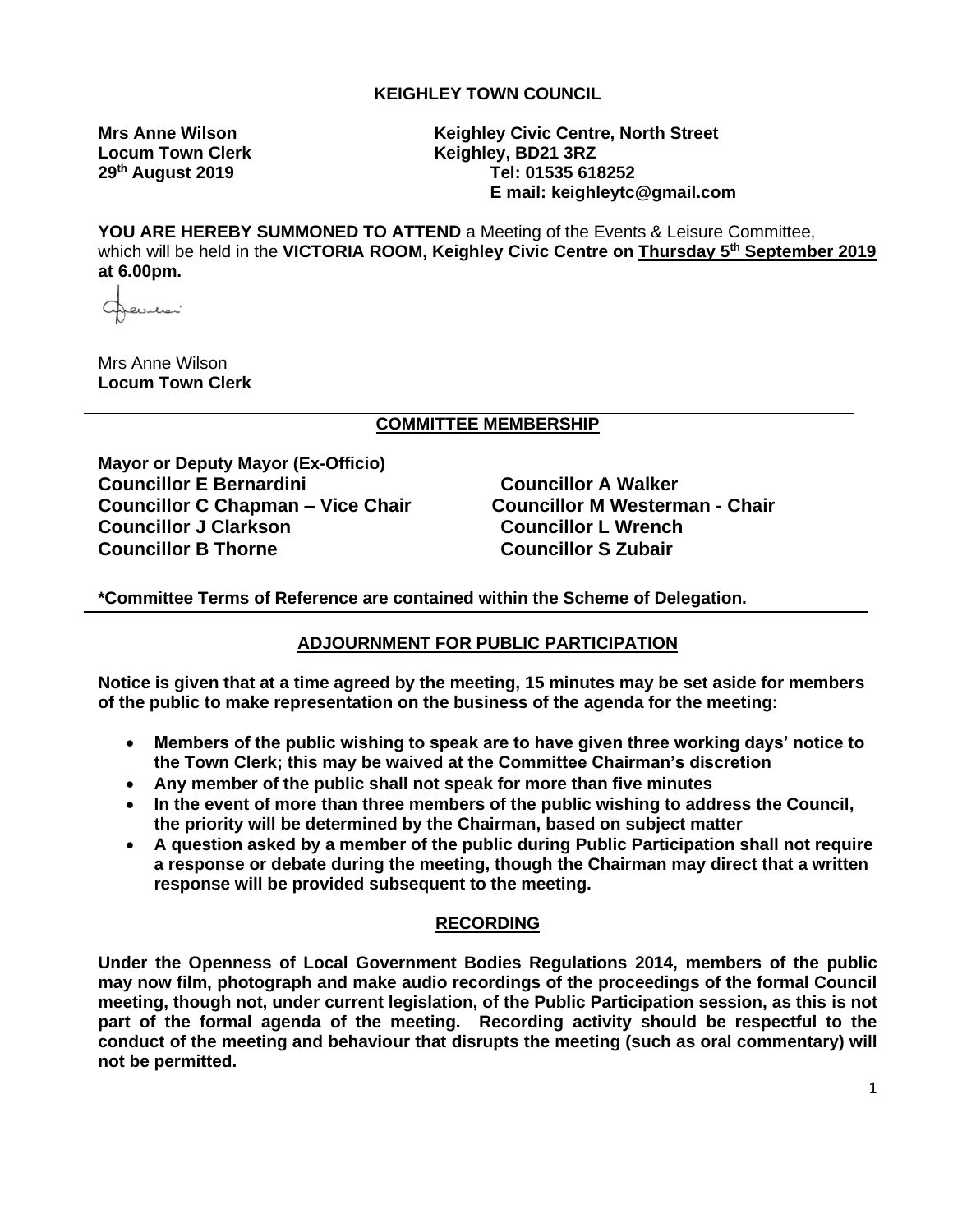## **AGENDA**

## **1. Fire safety Announcement**

## **2. Apologies for absence**

Members are asked to receive apologies of absence for this meeting.

## **3. Declarations of Interest**

 To receive declarations of interest under consideration on this agenda in accordance with the Localism Act 2011 s32 and The Relevant Authorities (Disclosable Pecuniary Interests) Regulations 2012.

Members are reminded that should you declare a pecuniary interest at a meeting, it is your responsibility to inform the Monitoring Officer.

- i) Declarations of Interest from Members
- ii) Declarations of Interest from Officers

## **4. Public Question Time and Participation**

 Members of the public are advised that they are welcome to ask questions about items on the Agenda. It is not always possible to give a verbal response at the meeting and questions may receive a written reply. No resolution can be made under this item.

 Questions should relate to matters of Town Council policy or practice and not relate to the individual affairs of either the questioner or any other named person.

Liz McDonald – Keighley Charity Gala Committee – Update

Dan Palmer – Cliffe Castle – Update or sending a report

## **5. Minutes**

Members are asked to confirm the Minutes of the Events Meeting held on Thursday  $15<sup>th</sup>$  August 2019

Copy attached.

# **6. Events – Already taken place**

- Keighley Community Awards Friday 15th March 2019
- St. Georges Day Event Tuesday 23rd April 2019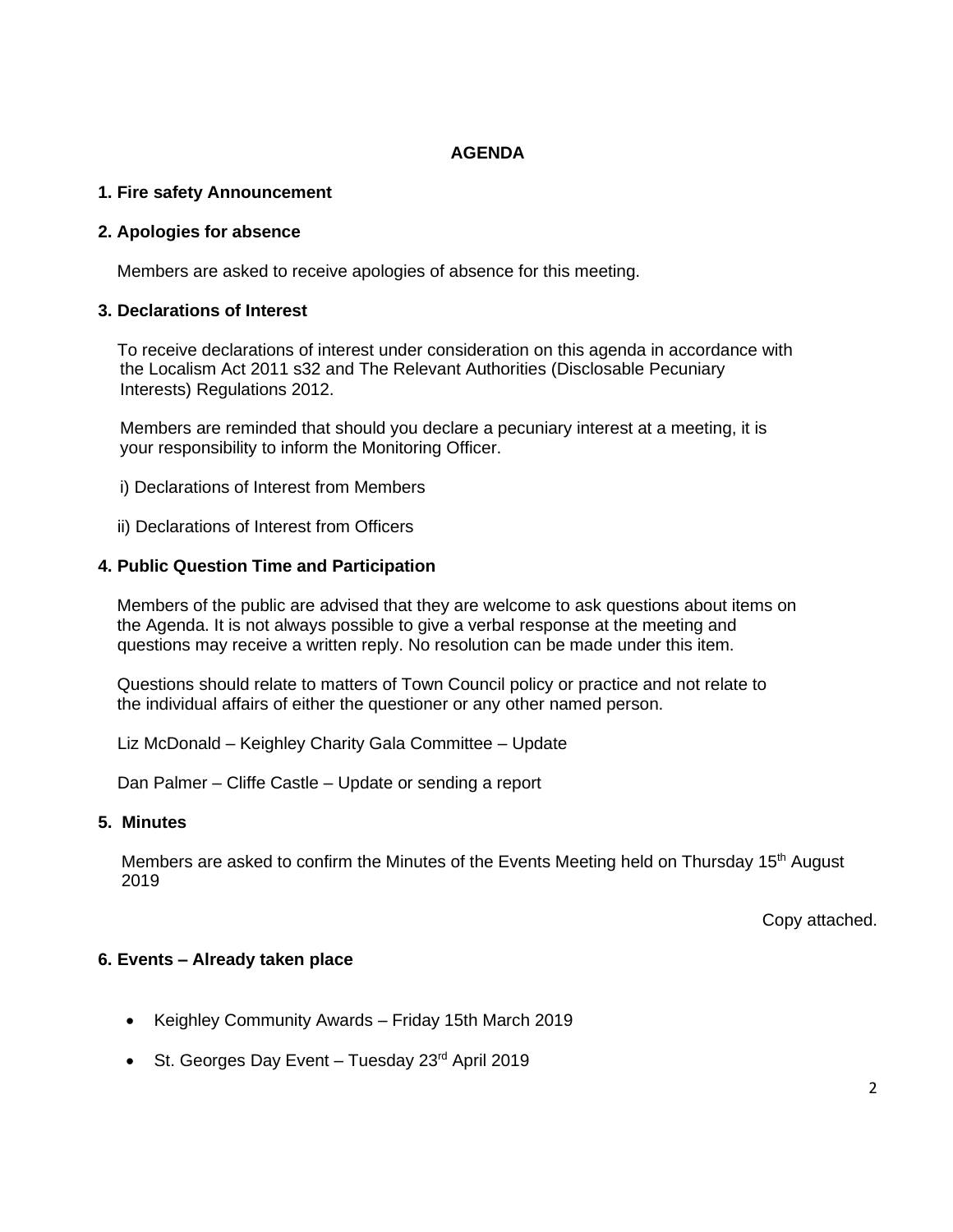- Keighley Integrated Gala Saturday  $8<sup>th</sup>$  and Sunday 9th June at Cliffe Castle Park
- Integrated Keighley 'Great Get Together' Event Saturday 22<sup>nd</sup> June 2019
- School Achievers Awards Friday 12th July 10am 12pm Update:
- Yorkshire Day Thursday  $1<sup>st</sup>$  August 10am-4pm
- Teddy Bears Picnic Wednesday 28th August (CANCELLED): Now being held on Thursday 15th August. Partnering up with Cliffe Castle
- i) Members are asked to consider a verbal report from the Deputy Town Clerk and Locum Town Clerk on each event, discuss each of the events and note any updates at the meeting,

### **7. Events – To take place**

- Heritage Days  $6^{th} 9^{th}$  and  $13^{th} 16^{th}$  September (in partnership with others)
- Emergency Services Event Moved till after Christmas
- Oktoberfest 26/27TH October
- Bonfire Night CANCELLED
- Remembrance Sunday Sunday 10th November
- Christmas Lunches Pensioners Tuesday 10th and Thursday 12th December Lunch in conjunction with Food Poverty (Friday 6<sup>th</sup> December?)
- The Big Carol Service Tuesday 17th December
- **ii) Other Town Events**
- Keighley Pride  $-14<sup>th</sup>$  September
- Christmas Tree for Church Green
- Consideration of a Christmas Tree for Memorial Square
- VE Day  $-8^{th}$ -10<sup>th</sup> May 2020